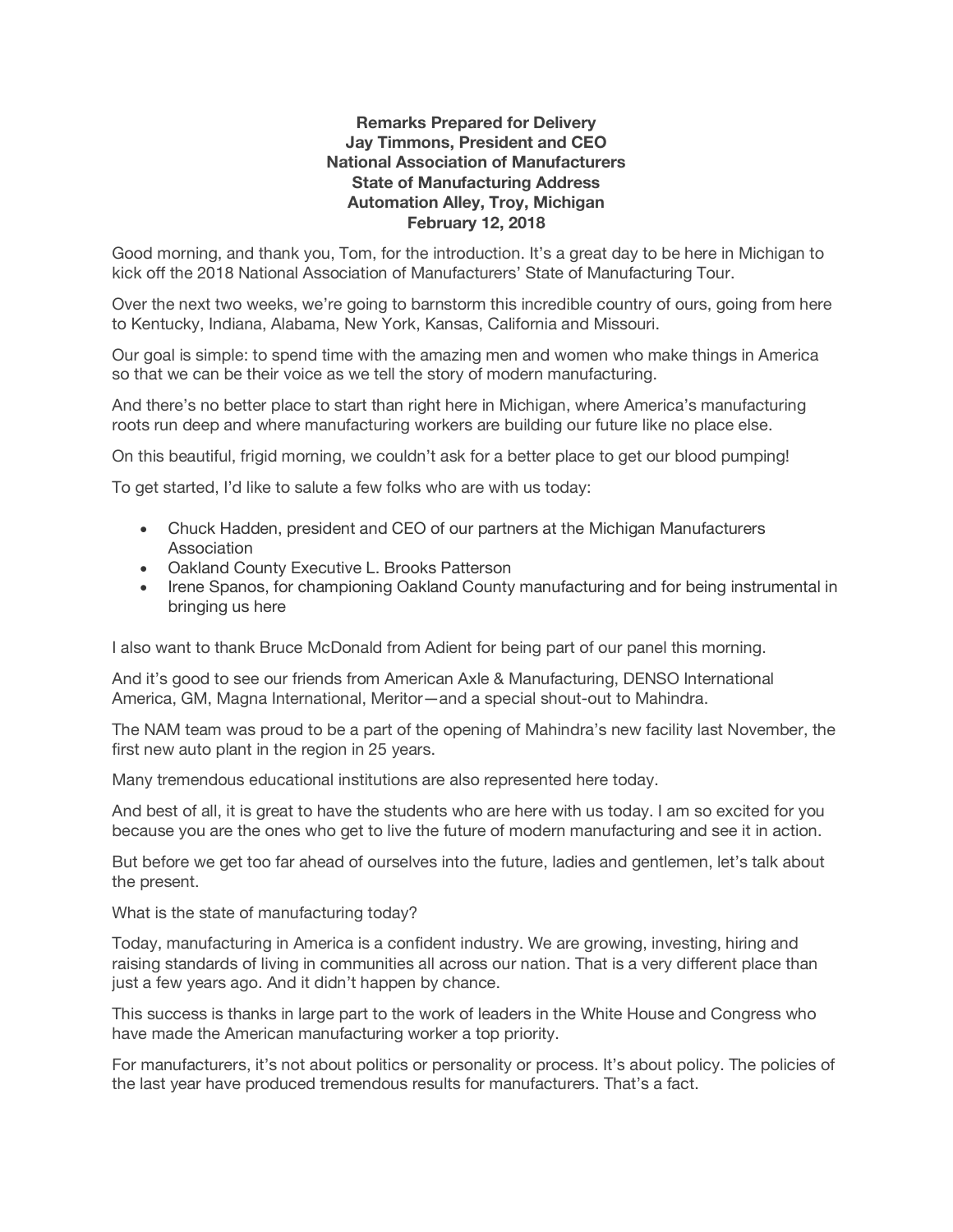But most importantly, it's about the people who make things—and providing the best environment for their success.

As the business climate improves, the need to fill jobs grows. So, there's another challenge before us: building the modern manufacturing workforce.

The work that happens here at Automation Alley is mission critical to the continued success of manufacturing in America. You are developing talent and forging partnerships to accelerate jobsustaining innovation.

Today in America, manufacturers need to fill some 364,000 jobs. Over the next seven to eight years, we'll need to fill around 3.5 million, according to a study from Deloitte and the NAM's Manufacturing Institute.

But 2 million of those jobs could go unfilled because we haven't upskilled enough workers—2 million!

Now, outside this room, there are probably people who will wonder: How can you talk about job creation at a place called "Automation Alley"?

But here's what you might not read in the news: automation and job creation are not at odds—not in the least. American workers and American technology are not enemies. Innovation and automation are expanding what American workers can do, making the impossible possible and transforming this industry for the better.

We've seen, for example, how automakers use technologies like augmented reality to test new assembly methods and improve ergonomics for their workers, improving both health and efficiency.

Automation means jobs. Here in Oakland County, home of Automation Alley, you've added more than 19,000 manufacturing jobs since the Great Recession. That's growth of more than 40 percent.

Innovation is changing the way our industry looks. But it doesn't change what's at our core: men and women who have lent their talents to build something bigger than themselves—people finding purpose in making things that matter.

So, the challenge today isn't a shortage of manufacturing jobs. Far from it.

The challenge is that the type of work in manufacturing is shifting. It's not about white collar or blue collar. It's about "new-collar" jobs—jobs that are high-tech, 21st-century, rewarding, well-paying many that don't require a four-year degree.

But, ironically, if I ask a roomful of parents if they want their kids to go into manufacturing, the best I usually get is a couple of raised hands.

At the NAM, we launched our "Creators Wanted" campaign last year for exactly that reason: to have real people from real manufacturing jobs talk about what their jobs really mean.

Manufacturers are making lifesaving medicines and life-changing technologies, revolutionizing food production, making our societies more sustainable and transforming the way we commute and communicate. You don't have to be a politician or a lawyer to make a difference.

If you want to create change, be a manufacturer. You might work for an iconic brand or maybe an upstart small business, but the opportunity is there, whether you're unemployed or underemployed, looking for a new career or your first career.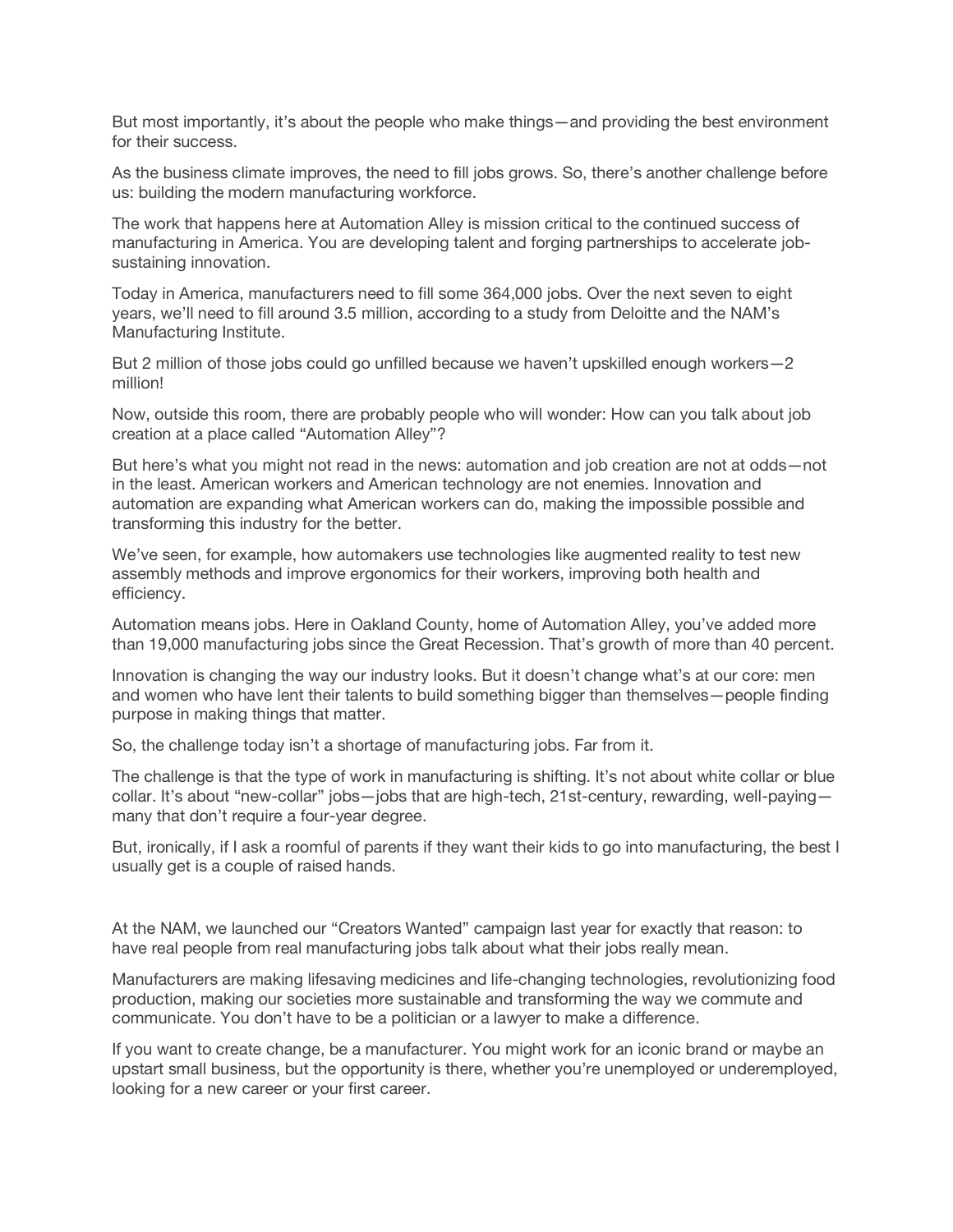Today looks different from yesterday. Tomorrow will look far different still and in ways we can't imagine.

How will artificial intelligence further augment the jobs of a talented workforce?

How will augmented reality enhance a worker's ability to solve complex problems?

How will quantum computing power a quantum leap into the future?

How could blockchain revolutionize the supply chain?

We can't answer those questions just yet. But there is no question that reaching our potential and harnessing technologies for good will require lifelong learning and technical literacy.

The nature of work is changing, so we have to rethink models of learning as well.

We were very encouraged last year when the White House and the Labor Department announced they would prioritize apprenticeships in America.

It's a model that has served other countries well. It gives people the chance to earn while they learn—both on the job and in the classroom.

At the NAM and The Manufacturing Institute, we've been asked to partner with the Trump administration to create a new, NAM-recognized system that promotes flexibility and participation.

The demand is there, but we are nowhere close to having the number of apprenticeships or the robust system we need in this country.

According to Oakland County's skills assessment survey, almost half, 48 percent, of manufacturers say they need more trained engineers and designers on their teams.

An apprenticeship program is one of the ways to help fill that need.

We often talk about "workforce issues" as though they exist in a vacuum, detached from other policies that also impact day-to-day operations and the business climate.

But the fact is, all policies that manufacturers care about are workforce issues—all of them. They're about getting workers bigger checks, better jobs, better technology and more opportunities to sell the products they make.

So, taxes, infrastructure, regulations, energy, trade, immigration—all of these will determine the success of the modern manufacturing worker.

Over the last year, leaders in Washington, driven by the vision from the White House, have transformed the business climate in America in rapid fashion.

They made 2017 "The Year of the Manufacturer," not just with their words, but with their actions. Manufacturers and manufacturing workers haven't had a President or administration so focused on our success in quite a while.

For instance, it is not possible to overstate how much tax reform matters to the future of manufacturing.

For decades, we weren't playing on a level playing field. While we assumed America's economic engine couldn't be challenged, other countries got smart. They lowered their rates so they could win jobs, win business. But now, manufacturers are empowered to compete and win.

In fact, in our latest Manufacturers' Outlook Survey:

63 percent said they would spend more on their facilities and equipment because of tax reform;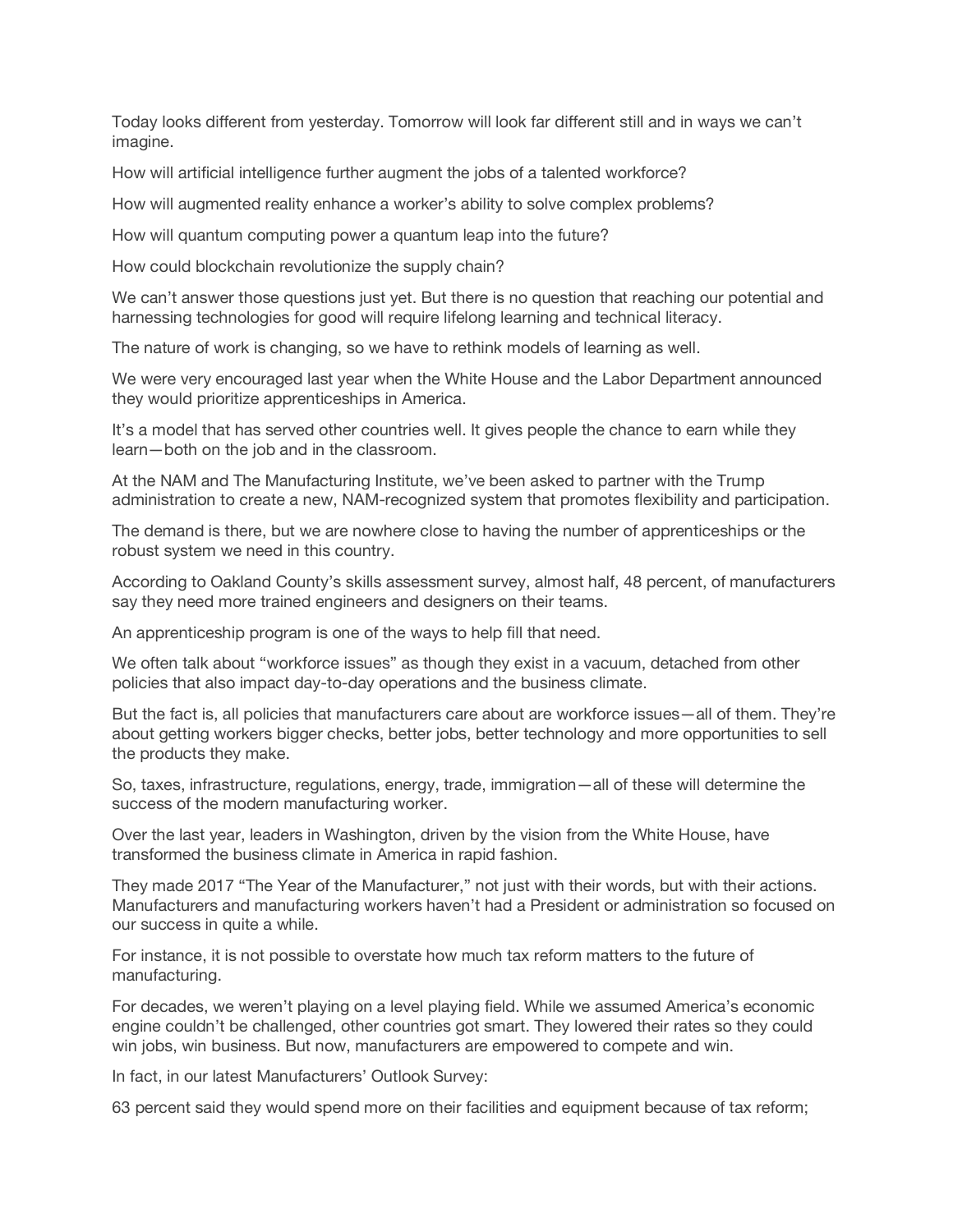54 percent said they would hire more workers; and

Half planned to increase wages and benefits.

We've seen a lot of great headlines and stories of businesses investing in their workers and communities. That's just the beginning.

We want to look back 10, 20 years from now and be able to see what a difference tax reform made in the lives of working families.

We will create more jobs and hire more skilled workers. We will invest in more plants and attract more investment to our shores. And we will enhance pay and benefits.

For now, the most important fact is that the manufacturing economy in America—from Michigan to Mississippi, Maine to California—is on a more solid foundation.

"You may have also heard about the breaking news coming this morning on the White House plan for investment in infrastructure.

And no doubt, for manufacturers, infrastructure is the next big thing. Roads, bridges, ports, pipes, pipelines, waterways, broadband and the electrical grid. You name it, it's time to build it and rebuild it. The painful truth is that America doesn't lead the world on infrastructure. Not anymore. Not even close.

That has big consequences. Shipments delayed, customers inconvenienced, work hours lost. Above all, it's a risk to our families when we're relying on infrastructure built for another generation. A bygone era.

The NAM released our Building to Win plan more than a year ago, an agenda that was warmly embraced by the Trump campaign and administration and used as a guidepost by them and Congress.

It's estimated that until 2025, families will lose \$3,400 every year because of deficient infrastructure. By 2026, just eight years from now, that cost will rise to a staggering \$5,100 wasted every year.

The administration has already delivered on some important permitting reforms. To get projects back on track, now the President is calling for a substantial \$1.5 trillion investment. It's the kind of leadership manufacturers have wanted for a very long time…and it could help us reclaim our rightful place as a global leader on true 21st-century infrastructure.

Manufacturers are ready to work with Congress and the Trump administration to deliver a tremendous plan that will literally get America moving again."

Infrastructure is also a critical part of improving manufacturers' access to reliable, affordable energy. Over the last year, the administration has taken bold steps to expand energy development in the United States.

That's game-changing for manufacturers because we're an energy-intensive industry, though at the same time, we have made great strides in efficiency and sustainability.

Over the past decade, the United States has made greater reductions in greenhouse gases than any nation on earth. Manufacturers have reduced emissions by 10 percent in that time, even as our value to the economy has increased 19 percent. We're proving that environmental stewardship and economic growth can go hand in hand.

But it's not just about consumers. It's also a national security imperative. To restrict our ability to develop our domestic energy resources is equivalent to subjecting our national economy to the whims of hostile regimes.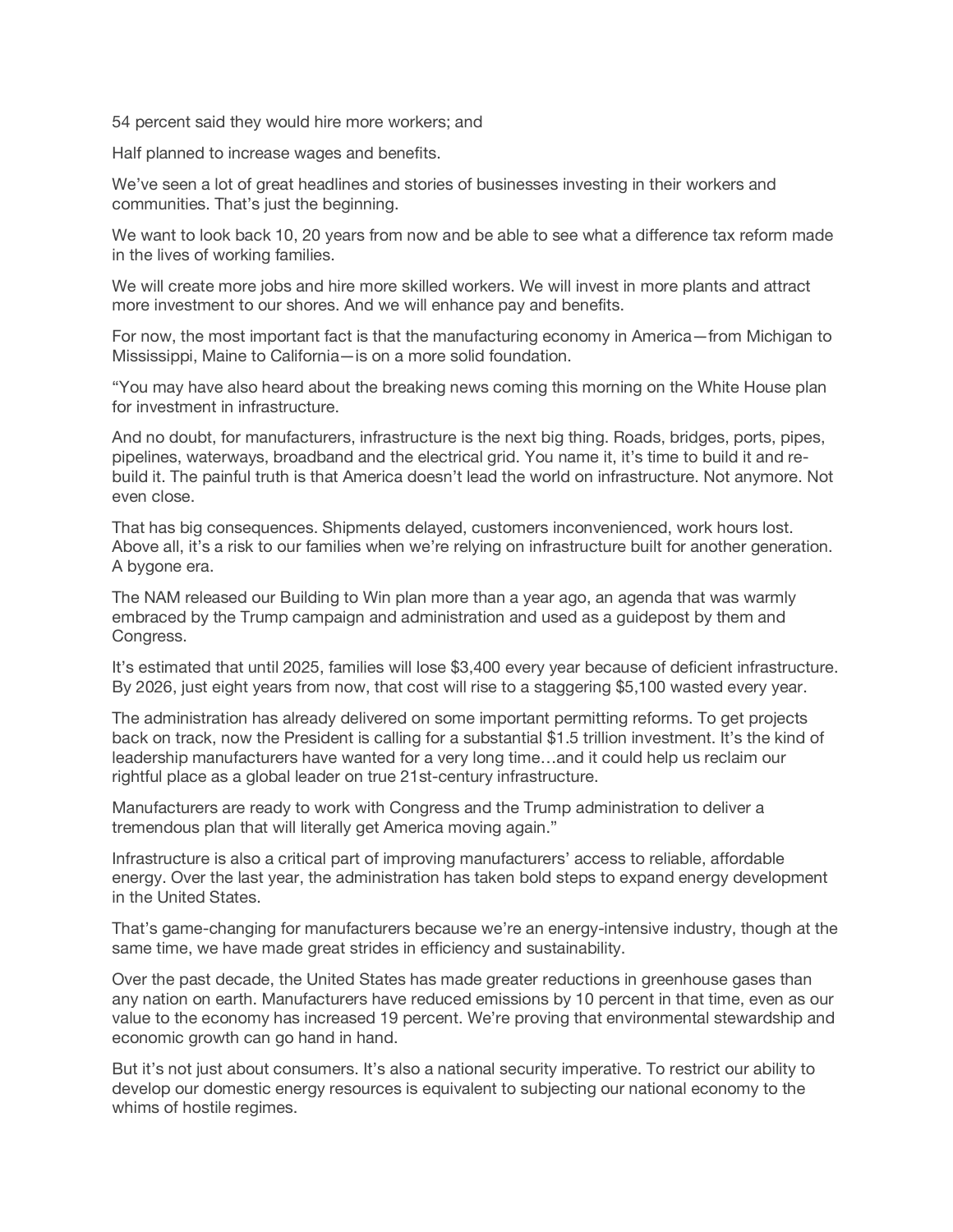Today, thanks to new technology and a more balanced regulatory climate, the United States is on track to be a net exporter of energy for the first time in our lifetimes.

Energy manufacturers aren't alone in wanting to increase exports. Indeed, much of the manufacturing growth we've achieved in recent years is a direct result of our existing trade relationships, which support more than 6 million manufacturing jobs in our country.

U.S. exports of manufactured goods to Canada and Mexico alone support the jobs of more than 2 million people at more than 43,000 manufacturing companies across the United States.

Let's be clear: manufacturers always want America to negotiate the best deal possible. After all, 95 percent of the world's customers live outside the United States.

So, as our negotiators are working to update NAFTA and challenge harmful market distortions in China and elsewhere, we need to do so with an eye to securing strong tools to enforce the rules.

The goal must be to ensure manufacturers and manufacturing workers in America are not forced to bear new costs or burdens that would make us less competitive. We know that can be done.

Oakland County is a perfect example of the benefits of trade in a global economy. In just the last four years, you've seen more than a billion dollars of foreign investment from 13 countries accounting for nearly 6,200 new or retained jobs.

We want more of that. And we want more chances to sell our products outside America so that we can create more good jobs right here in America.

America is a trading nation, and we are also a nation of immigrants. And those immigrants, our friends and neighbors, are part of our workforce. They lead some of our greatest companies. They founded some of our biggest brands.

For manufacturers, getting immigration reform passed—and, most urgently, finding a solution for the "Dreamers"—is a moral issue and an economic issue. We cannot rob people of the only country and communities they know, and we cannot rob our country of some of the hardest-working people we know.

And so, I join manufacturers across this country who have united to say to Congress: stop playing politics with people's lives.

Get this done, so we can build an immigration system that rightly ensures our security, while also welcoming hardworking people who want to contribute to this country.

Now, with all that in mind, there's a lot of opportunity ahead of us. But there also are those who want to hurt manufacturing in America, who want to profit at our expense.

There's a growing trend, an alliance of activists, plaintiffs' attorneys and politicians going after manufacturing companies with frivolous, misguided lawsuits. The lawyers want to make money; the politicians want to make headlines.

At the NAM, we're not letting this attack on our companies and our workers go unchallenged. We launched the Manufacturers' Accountability Project to hold the bad actors accountable.

We're going to fight back because there's too much at stake. Jobs, communities, the economic might of our country—it's all potentially in jeopardy.

Ultimately, the goal of manufacturing in America is to improve the human condition.